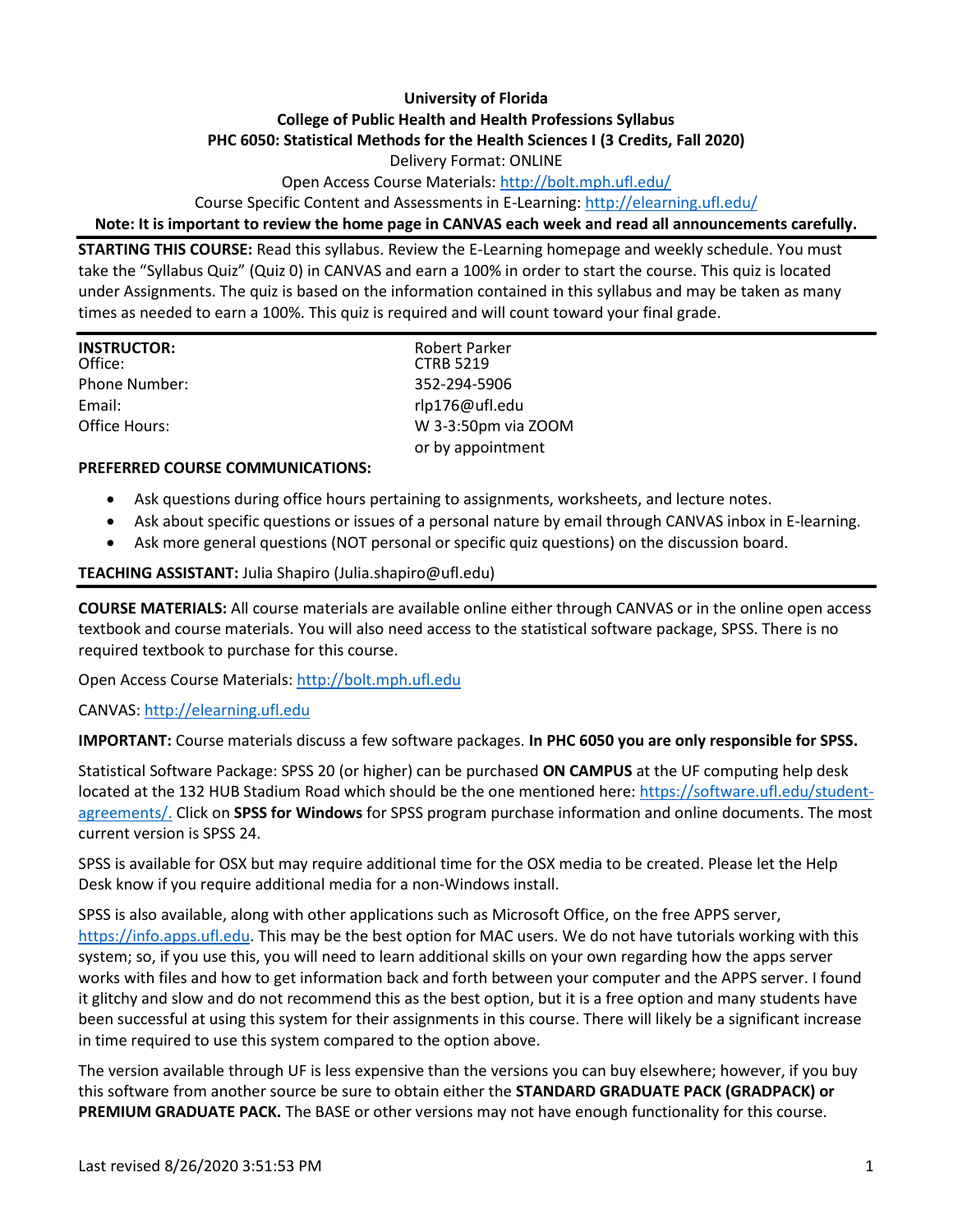Currently, it is not possible to obtain this software remotely (off main campus). All UF students located off main campus are directed to use IBM® SPSS® educational sales program with ONTHEHUB – [http://www.onthehub.com/spss/.](http://www.onthehub.com/spss/) It is currently the only means to provide this media.

### **ABOUT THE COURSE**

**PREREQUISITES AND CO-REQUISITES:** There are no specific prerequisite courses, but students should be comfortable working with equations and performing basic mathematical calculations including order of operations, fractions, and square roots.

**COURSE OVERVIEW:** Statistical methods for description and analysis provide investigators with useful tools for making sense of data. The pervasiveness of statistics in public health as well as other fields has led to increased recognition that statistical literacy – familiarity with the goals and methods of statistics – should be a basic component of a well-rounded educational program. In this course, students will develop statistical vocabulary, learn methods for descriptive data analysis, study the fundamentals of probability and sampling distributions, learn methods for statistical inference and hypothesis testing will be based on one or two samples, and become familiar with categorical data analysis and linear regression. Data analysis will be conducted in SPSS.

**COURSE OBJECTIVE AND/OR GOALS:** Upon completion of this course, students will be able to

- CO-1: Describe the role biostatistics serves in the discipline of public health.
- CO-2: Differentiate among different sampling methods and discuss their strengths and limitations.
- CO-3: Describe the strengths and limitations of designed experiments and observational studies.
- CO-4: Distinguish among different measurement scales, choose the appropriate descriptive and inferential statistical methods based on these distinctions, and interpret the results.
- CO-5: Determine preferred methodological alternatives to commonly used statistical methods when assumptions are not met.
- CO-6: Apply basic concepts of probability, random variation, and commonly used statistical probability distributions.
- CO-7: Use statistical software to analyze public health data.
- CO-8: Develop presentations based on statistical analyses for both public health professionals and educated lay audiences.

**RELATION TO PROGRAM OUTCOMES:** This three credit course is a required core public health course for certain MPH concentrations and covers the following MPH competencies.

- Monitor health status to identify and solve community health problems. (#1)
- Diagnose and investigate health problems and health hazards in the community using ecological framework. (#2)
- Evaluate the effectiveness, accessibility, and quality of personal and population based health services. (#8)
- Conduct research for new insights and innovative solutions to health problems. (#9)
- Communicate effectively with constituencies in oral and written forms. (#10)

### **DESCRIPTION OF COURSE CONTENT, COURSE MATERIALS, AND TECHNOLOGY**

**COMPUTING:** Please review the Student Computing requirements appropriate for you found at [http://mph.ufl.edu/current-students/student-essentials/technology-requirements/.](http://mph.ufl.edu/current-students/student-essentials/technology-requirements/)

**COURSE MATERIALS:** There is no textbook to purchase for this course. Course materials will be provided in the form of an "online" textbook at [http://bolt.mph.ufl.edu.](http://bolt.mph.ufl.edu/) The materials for each week will be clearly identified in the E-Learning site for the course. Students are expected to work through the material as scheduled. This page can be used to test your system[: http://bolt.mph.ufl.edu/2012/11/07/test-your-system/.](http://bolt.mph.ufl.edu/2012/11/07/test-your-system/)

It is very important that you work through all content contained on this site as directed and ask questions about the material you do not understand. **Working through the content from start to finish is the best approach to achieve a high level of understanding and success in this course.**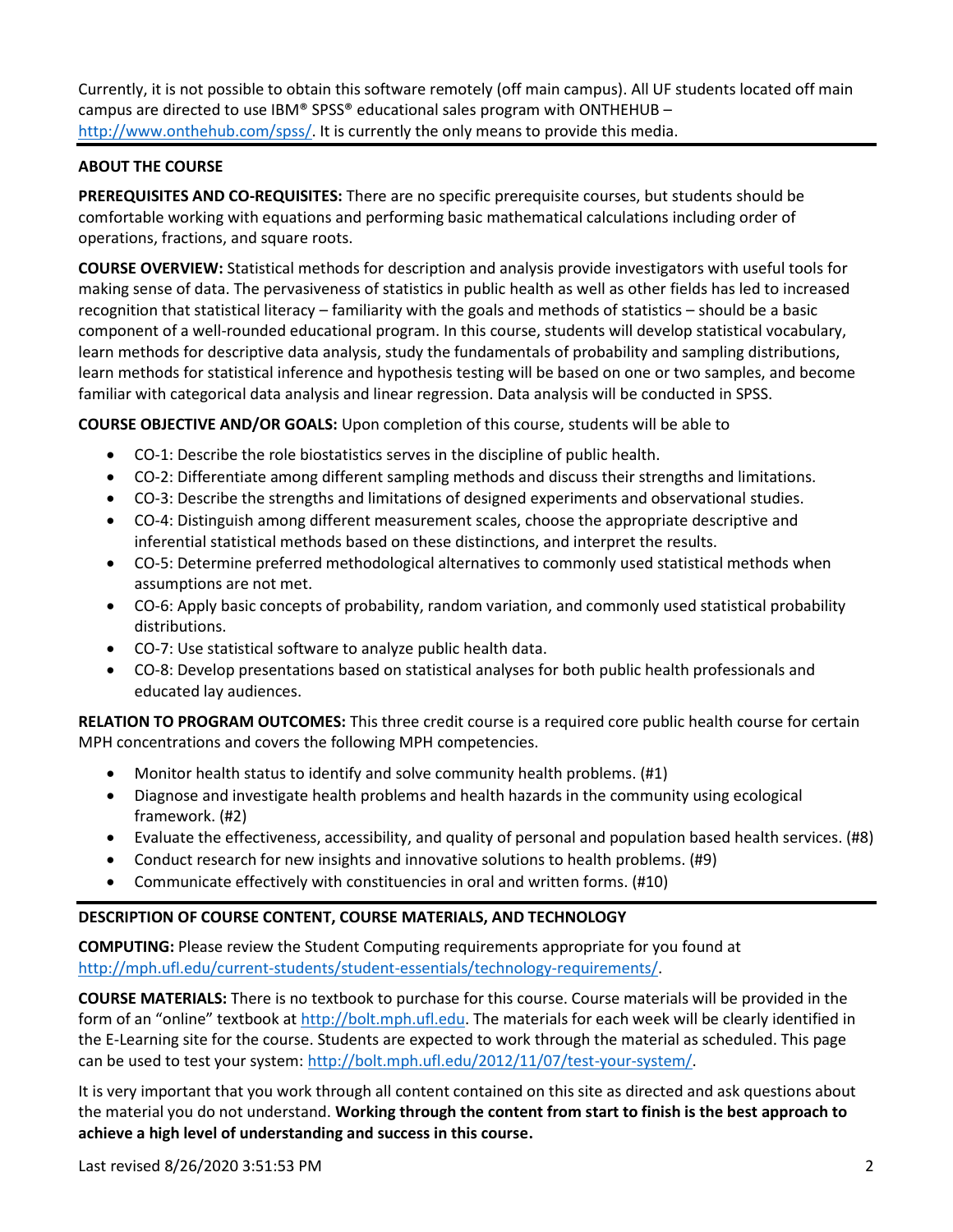**WORKSHEETS:** The primary difference between the online and campus versions of this course is an attendance and group activity requirement. The group activities are based upon the worksheets which are always available from links in the weekly schedule. The solutions will be automatically released on Thursday evening prior to the related Quiz deadline.

**VIDEOS:** Most videos presented in the course material are stored in YouTube. If the text in the video is too blurry, try increasing the quality of the YouTube video using the small gear icon which appears at the bottom of the video when it is playing. If you want to view the video faster or slower, you can adjust the speed using the gear icon. Many videos have closed captions and/or transcripts available.

**FLASH:** Embedded self-assessment quizzes and other components of the course materials require Flash. Be sure to enable Flash in your browser and update if needed [\(http://www.adobe.com/software/flash/about/.](http://www.adobe.com/software/flash/about/))

**RECOMMENDED SPSS BOOKS (optional –extra resources) :** Although we will provide tutorials for all SPSS skills required for this course, there are numerous SPSS guides available if you wish to purchase one. The best for you may depend on what you might be doing with SPSS after our course. I have had recommendations from students for Julie Pallant's "SPSS Survival Manuals." Many resources are available both in print and online via the UF library. Your recommendations for others are also appreciated.

**SPSS INFORMATION:** If you have questions about SPSS, ask on the discussion board. **Do not allow yourself to waste time working in the software. If you are having issues, let us know immediately, and we will help as soon as possible. Try to make sure as much of your time as possible in the software is productive.** We offer some advice below and are happy to help you determine the best approach for you.

There are tutorials provided for all skills needed for assignments in this course. We have tried to make it as easy as possible to follow along with the tutorials. Watching the videos at a slower speed can help. Viewing the transcripts while you watch or work in SPSS may also help. Whenever possible, many students find it helpful to have the videos playing in one window, monitor, or other device while working in the software in another, pausing as needed to work through the process with your own data.

**E-LEARNING:** An E-Learning site will be available for the course. **The weekly schedule and all course materials are available online through this site including grades, assignments, discussions boards, and other course information. It is very important to check the home page of this site each week and review all announcements carefully.** E-Learning is accessible at<http://elearning.ufl.edu/> or through my.ufl.edu. You must have a valid Gatorlink ID and password. For assistance, call the UF Help Desk at 352-392-HELP.

**NON-SAS TECHNICAL HELP:** Information on many common issues can be found in the E-Learning support pages at [http://studentlife.online.mph.ufl.edu/e-learning/.](http://studentlife.online.mph.ufl.edu/e-learning/)

For **technical support for our E-learning in CANVAS site**, activities, and assessments, please contact the Online Course Coordinator at:

**Truly Hardemon, MEd** Room Number: HPNP 4173 Phone Number: 352-273-5822 Email Address: **hardemont@ufl.edu** Office Hours: 8:00 am to 5:00 pm Monday - Friday

For technical difficulties with E-Learning in general please contact the UF Help Desk at: [Learning-support@ufl.edu](mailto:Learning-support@ufl.edu) or (352) 392-HELP – select option 2.

### **UF BROWSER RECOMMENDATIONS:**

<https://kb.helpdesk.ufl.edu/FAQs/SupportedBrowsersForUFWebsites>

**RESPONSE TIMES:** For questions posted Monday-Thursday, I will try my best to respond within 24 hours. For questions posted Friday-Sunday, I will respond Monday or as soon as possible thereafter.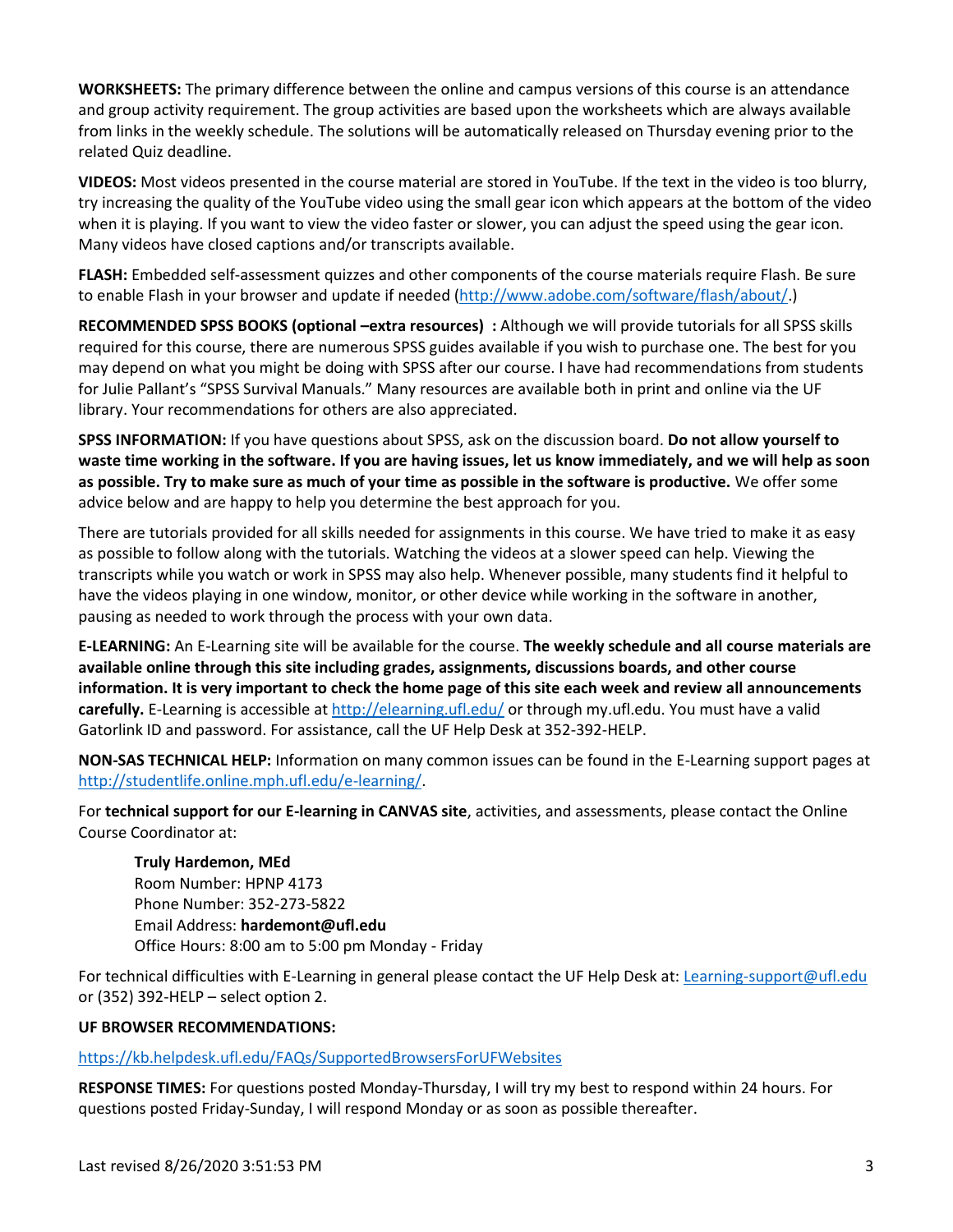**ANNOUNCEMENTS:** Class announcements will be sent via the Announcements tool in E-Learning. You should have your CANVAS notification settings to send alerts to your UF email for announcements through CANVAS. You are responsible for all information in these announcements. As a student of the University of Florida, it is very important to check your UFL email address and course sites regularly. An easy way to access your UF email account is at [http://webmail.ufl.edu.](http://webmail.ufl.edu/)

**DISCUSSION BOARDS:** Reviewing the discussion posts of other students and posting your own can be very helpful.

#### **ACADEMIC REQUIREMENTS AND GRADING**

**Note:** Although you can never be awarded negative points for an assignment, if you do not follow the directions given in this syllabus and in the actual assignment, additional points can be deducted even if the assignment is otherwise correct.

**QUIZZES:** There will be untimed quizzes in CANVAS due each Wednesday by 10pm covering the material assigned for the review the previous week. You have the opportunity to take each quiz up to three times before the due date. Your highest of these scores will be recorded.

When you submit a quiz attempt, you will see your grade and will be able to review your quiz attempt. For each question, you will see whether you answered correctly or incorrectly but it will not reveal the correct answer for any you did not answer correctly. There will also be feedback for each question which will direct you to the most important content to review.

Quizzes test basic definitions and skills and may sometimes be cumulative in that they will go back and ask earlier questions. We highly recommend that you start your first attempt early and take your three attempts on different days with time for reviewing the course material in between. There is feedback available in the quiz review which can help direct you to the content to review.

**ASSIGNMENTS:** Most assignments will involve data analysis in software and interpretation and/or certain questions which cannot be easily presented in the quizzes. Assignments will be due on Monday at 10pm, but all assignments except the first and last will require extended work and should be started as early as possible, no later than the week prior to the due date, in order to have time to address any questions or issues.

**COURSE PROJECT:** Each student will individually prepare a course project consisting of a guided data analysis based upon two (hopefully linearly related) quantitative variables. These variables will then be categorized in two ways (2 levels, 3+ levels). The relationship between the two variables will be investigated using different combinations of variable types. This course project will be completed in 4 STEPS during the semester.

Note: All assignments must be submitted via E-Learning by the exact due date and time.

#### **GRADING:**

| Requirement                              | % of final grade |
|------------------------------------------|------------------|
| Quizzes $(15 - 2\%$ each)                | 30%              |
| Assignments (7)                          | 40%              |
| Software for Assignments                 | .5%              |
| Software for Course Project (STEP 1,2,3) | 10%              |
| <b>Course Project STEP 4</b>             | 15%              |

| <b>Final Average</b> | 94-100 | 90-93 | 85-89 | 80-84 | 77-79 | 74-76 | 70-73                           | 67-69                    | 64-66 | 60-63 | 57-59 | $<$ 57 |
|----------------------|--------|-------|-------|-------|-------|-------|---------------------------------|--------------------------|-------|-------|-------|--------|
| <b>Letter Grade</b>  |        | А-    | B+    |       | B-    | ◡     |                                 | $\overline{\phantom{a}}$ | D+    |       |       |        |
| <b>GPA</b>           | 4.O    | 3.67  | 3.33  | J.U   | 2.67  | 2.33  | $\overline{\phantom{a}}$<br>2.0 | 1.67                     | 1.33  | 1.U   | 0.67  |        |

Please be aware that a C- is not an acceptable grade for graduate students. A grade of C counts toward a graduate degree only if an equal number of credits in courses numbered 5000 or higher have been earned with an A.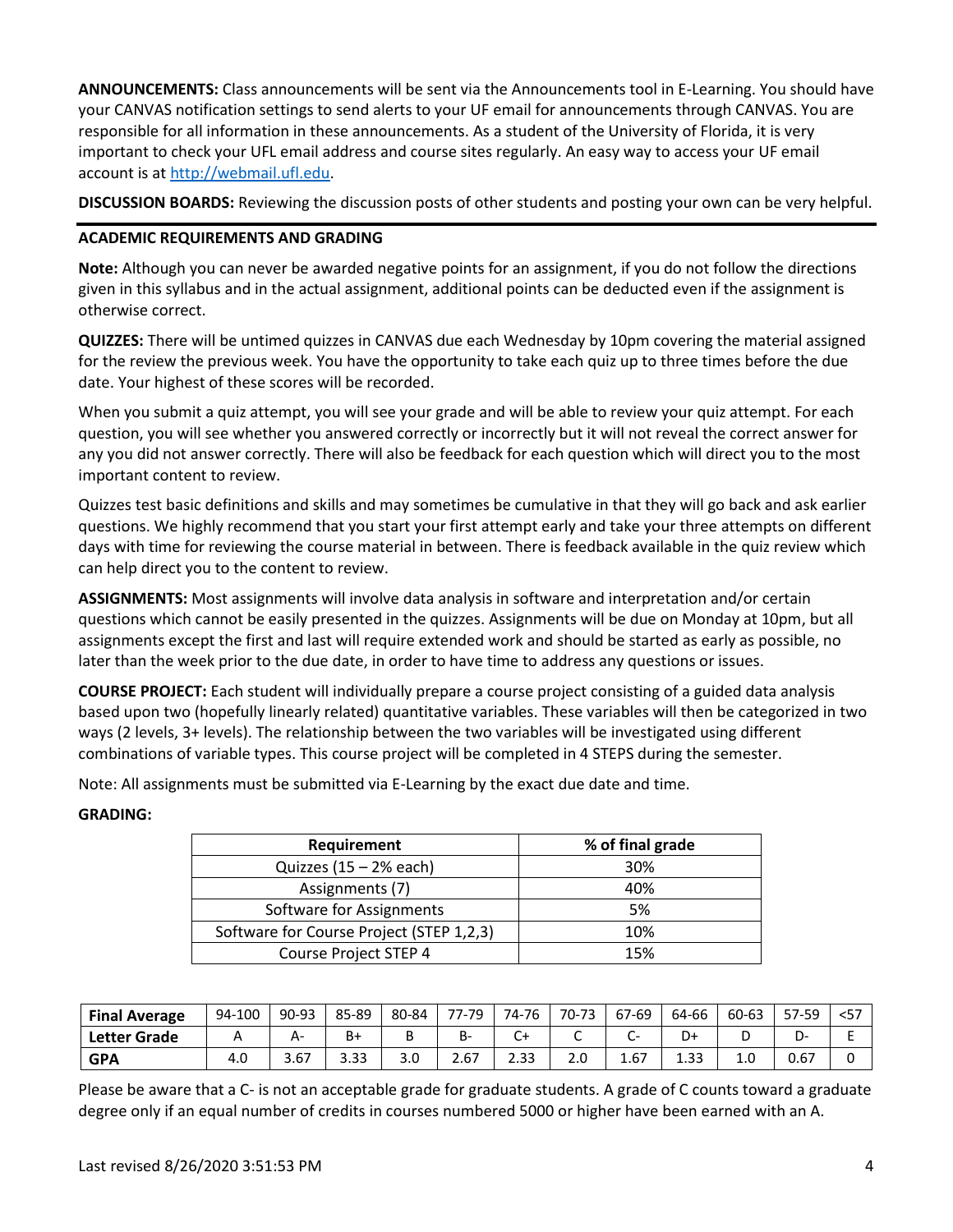**GRADE RESPONSE TIMES:** The time to receive your grade on assignments will vary depending on the type and length of the assignment. The instructor and TAs will always strive to return your graded work as soon as possible.

**MAKE-UP POLICY:** Students are allowed to make up work ONLY as a result of illness or other unanticipated circumstances warranting a medical excuse and resulting in the student missing an assignment deadline, consistent with College policy. Documentation from a health care provider is required. Work missed for any other reason will receive a grade of zero. Any requests for make-ups due to technical issues MUST be accompanied by the ticket number received from e-learning support when the problem was reported to them. The ticket number will document the time and date of the problem. You MUST e-mail your instructor within 24 hours of the technical difficulty if you wish to request a make-up.

**ATTENDANCE:** This is an online course. "Attendance" means you are expected to go through the course materials, take notes, pay attention to and post in the discussion boards. This is to be done at your own pace, but assignments and quizzes have scheduled deadlines to keep you on track. You are welcome to get ahead if you need flexibility in future weeks.

### **STUDENT EXPECTATIONS, ROLES, AND OPPORTUNITIES FOR INPUT**

**COMMUNICATION GUIDELINES:** Questions about course material should be asked in class or posted on the course discussion boards in E-Learning. Questions about specific quiz questions or issues of a personal nature should be sent by email through E-Learning.

#### **Online Faculty Course Evaluation Process**

Students are expected to provide professional and respectful feedback on the quality of instruction in this course by completing course evaluations online via GatorEvals. Guidance on how to give feedback in a professional and respectful manner is available at [https://gatorevals.aa.ufl.edu/students/.](https://gatorevals.aa.ufl.edu/students/) Students will be notified when the evaluation period opens, and can complete evaluations through the email they receive from GatorEvals, in their Canvas course menu under GatorEvals, or via [https://ufl.bluera.com/ufl/.](https://urldefense.proofpoint.com/v2/url?u=https-3A__ufl.bluera.com_ufl_&d=DwMFAg&c=sJ6xIWYx-zLMB3EPkvcnVg&r=y2HjEMjRMHJhfdvLrqJZlYczRsfp5e4TfQjHuc5rVHg&m=WXko6OK_Ha6T00ZVAsEaSh99qRXHOgMNFRywCoehRho&s=itVU46DDJjnIg4CW6efJOOLgPjdzsPvCghyfzJoFONs&e=) Summaries of course evaluation results are available to students at [https://gatorevals.aa.ufl.edu/public-results/.](https://gatorevals.aa.ufl.edu/public-results/)

#### **Policy Related to Guests Attending Class:**

Only registered students are permitted to attend class. However, we recognize that students who are caretakers may face occasional unexpected challenges creating attendance barriers. Therefore, by exception, a department chair or his or her designee (e.g., instructors) may grant a student permission to bring a guest(s) for a total of two class sessions per semester. This is two sessions total across all courses. No further extensions will be granted. Please note that guests are **not** permitted to attend either cadaver or wet labs. Students are responsible for course material regardless of attendance. For additional information, please review the Classroom Guests of Students policy in its entirety. Link to full policy[: http://facstaff.phhp.ufl.edu/services/resourceguide/getstarted.htm](http://facstaff.phhp.ufl.edu/services/resourceguide/getstarted.htm)

#### **Online Synchronous Sessions:**

Our class sessions may be audio visually recorded for students in the class to refer back and for enrolled students who are unable to attend live. Students who participate with their camera engaged or utilize a profile image are agreeing to have their video or image recorded. If you are unwilling to consent to have your profile or video image recorded, be sure to keep your camera off and do not use a profile image. Likewise, students who un-mute during class and participate orally are agreeing to have their voices recorded. If you are not willing to consent to have your voice recorded during class, you will need to keep your mute button activated and communicate exclusively using the "chat" feature, which allows students to type questions and comments live. The chat will not be recorded or shared. As in all courses, unauthorized recording and unauthorized sharing of recorded materials is prohibited.

**ACADEMIC INTEGRITY:** Students are expected to act in accordance with the UF policy on academic integrity. As a student at UF, you have committed yourself to uphold the Honor Code, which includes the following pledge:

> **"We, the members of the University of Florida community, pledge to hold ourselves and our peers to the highest standards of honesty and integrity."**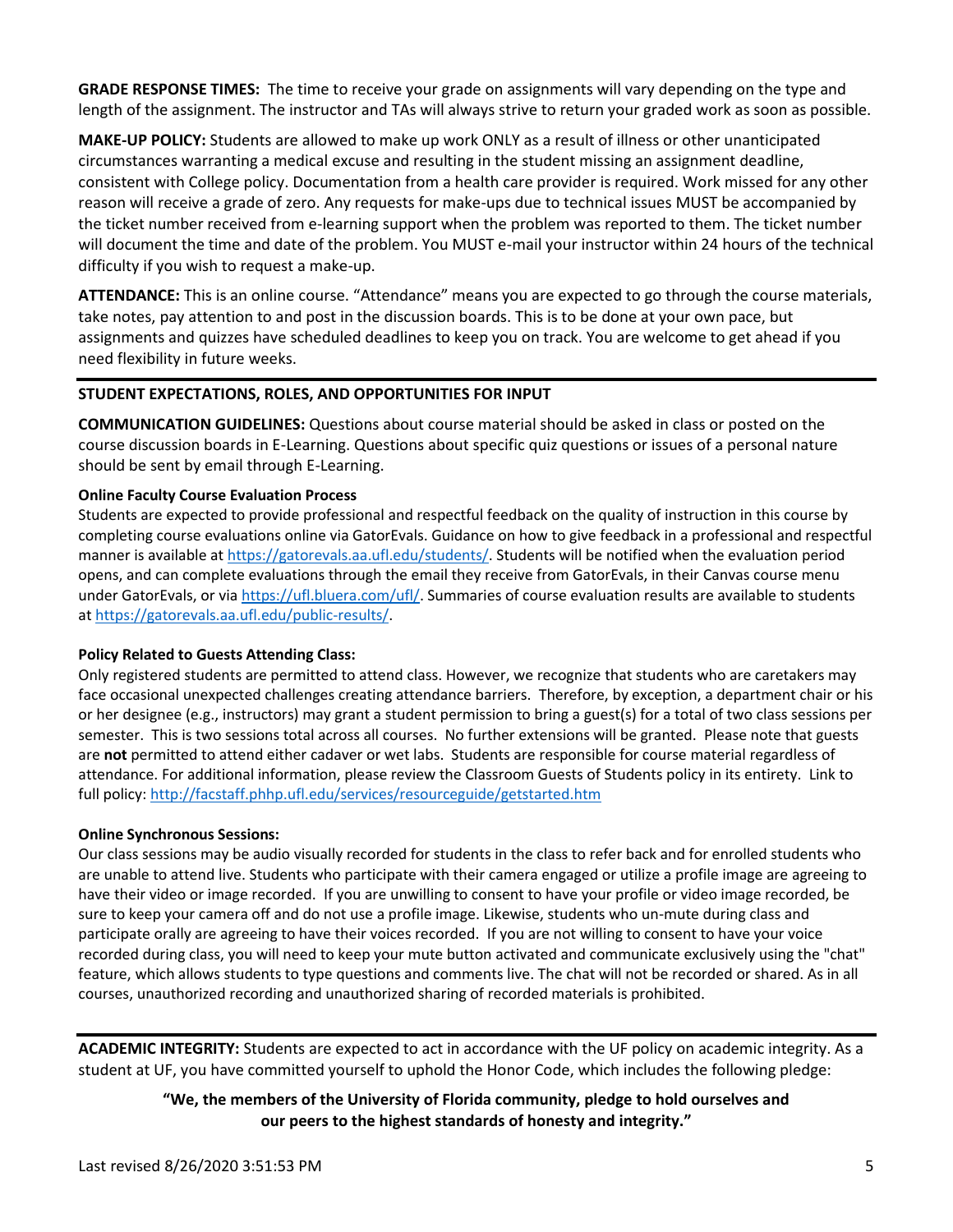You are expected to exhibit behavior consistent with this commitment to the UF academic community, and on all work submitted for credit at UF. The following pledge is either required or implied on all work:

### **"On my honor, I have neither given nor received unauthorized aid in doing this assignment."**

It is your individual responsibility to know and comply with all UF policies and procedures regarding academic integrity and the Student Honor Code. Violations of the Honor Code at UF will not be tolerated. Violations will be reported to the Dean of Students Office for consideration of disciplinary action. For additional information on the student honor code see[: http://www.dso.ufl.edu/sccr/process/student-conduct-honor-code/.](http://www.dso.ufl.edu/sccr/process/student-conduct-honor-code/)

Please remember cheating, lying, misinterpretations, or plagiarism in any form is unacceptable and inexcusable behavior.

### **ADVICE FROM DR. PARKER**

All that I can ask is that you do the best you can with the materials that are made available to you and to ask when you need more direction or explanation.

It is expected that you will spend approximately 10-12 hours per week on this course. This is roughly equivalent to 3 hours in class combined with 6-9 hours outside of class. Scheduling your time wisely and working efficiently will minimize the need for extra work in this course.

Generally, I advise students to break this time up into blocks of 1-3 hours split over as many days of the week as possible given your schedule. Working on too much material in one sitting is more likely to cause frustration and does not allow for time for understanding to develop or for questions to be answered.

Learn to use the materials to your greatest advantage. There is a lot of content, but if you understand the examples we present or if you have experience with certain topics, it may not be necessary to review all of the content we provide.

The questions presented in the ""Learn by Doing"" and "Did I Get This" activities as well as the course worksheets are indicative of important questions and concepts that you will need to understand and are designed to teach as well as test your understanding. We highly encourage you to go through these as they are presented in the online textbook (for the ""Learn by Doing"" and "Did I Get This" activities) and on the home page in E-Learning (for the worksheets).

If you go through the content as directed, you will learn the skills you need to succeed in the course as well as build a foundation of statistical knowledge. If at times you feel lost, please ask but also understand that the course is building to a complete picture. Sometimes it is hard to see how each topic is related until later in the semester when we tie everything together. Often in the ""Learn by Doing"" activities and worksheets we are leading you to think about things that will be important later in the course in addition to working on skills related to the current topic.

Watch the software tutorials carefully, especially if you find the software aspect challenging and review our suggestions in the SAS information section earlier. Do not allow yourself to waste time working in the software. If you are having issues, let us know immediately and we will help as soon as possible. Try to make sure as much of your time as possible in the software is productive.

Be sure to ask when you don't understand and work hard to stay on trach with the material. Getting behind can be difficult to fix in any course. Let the instructor know as soon as possible if you feel you are falling behind.

#### **SUPPORT SERVICES**

**ACCOMMODATIONS FOR STUDENTS WITH DISABILITIES:** If you require classroom accommodation because of a disability, it is strongly recommended you register with the Dean of Students Offic[e http://www.dso.ufl.edu](http://www.dso.ufl.edu/) within the first week of class or as soon as you believe you might be eligible for accommodations. The Dean of Students Office will provide documentation of accommodations to you, which you must then give to me as the instructor of the course to receive accommodations. Please do this as soon as possible after you receive the letter. Students with disabilities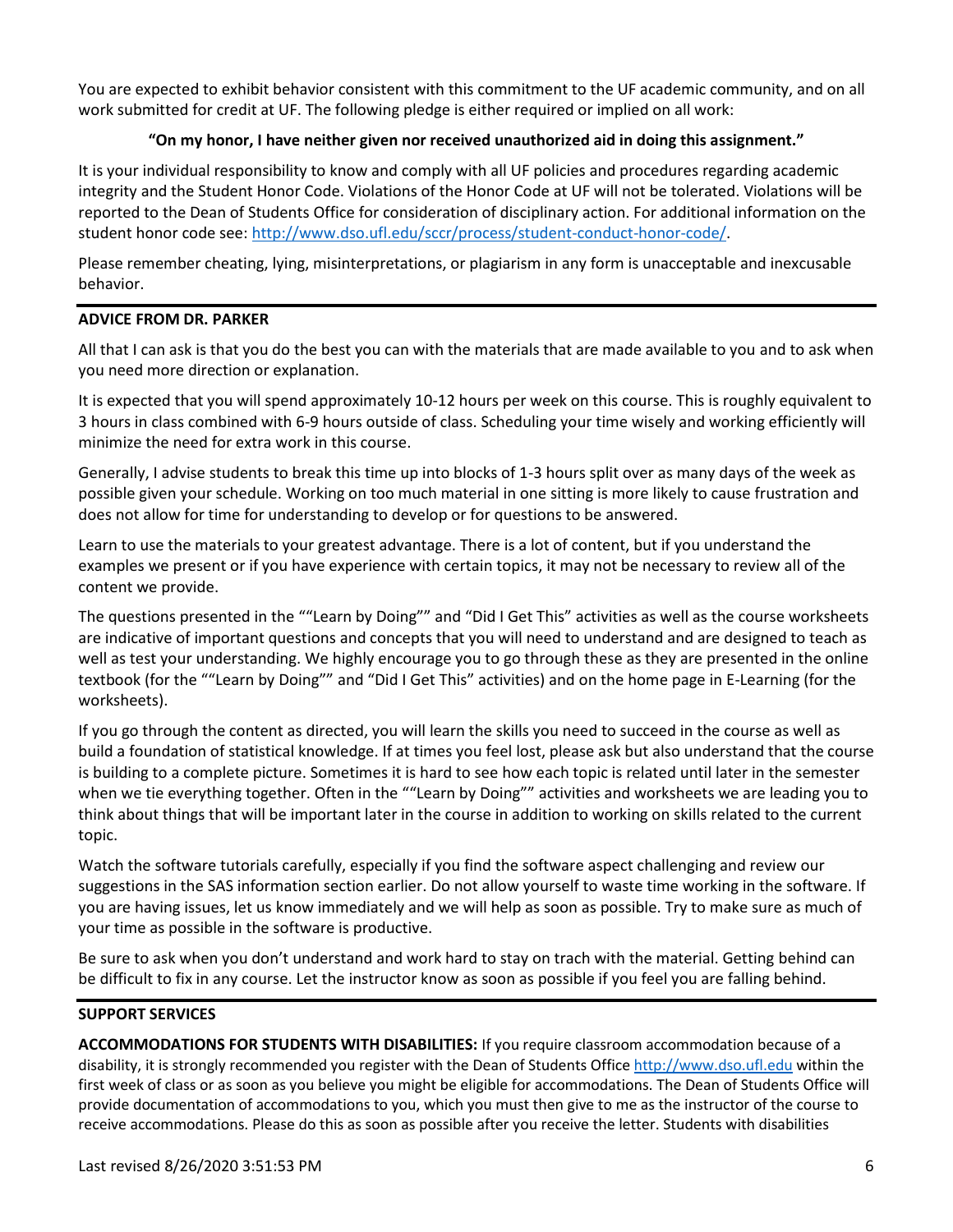should follow this procedure as early as possible in the semester. The College is committed to providing reasonable accommodations to assist students in their coursework.

Students in UF Health Sciences programs should be mindful that unique course accommodations may not be applicable in a clinical, fieldwork or practicum setting. Thus, planning a semester in advance with the DRC Health Sciences Learning Specialist, Lisa Diekow *Idiekow@ufsa.ufl.edu*, is highly encouraged.

**COUNSELING AND STUDENT HEALTH:** Your well-being is important to the University of Florida. **The U Matter, We Care initiative** is committed to creating a culture of care on our campus by encouraging members of our community to look out for one another and to reach out for help if a member of our community is in need.

If you or a friend is in distress, please contact umatter@ufl.edu so that the U Matter, We Care Team can reach out to the student in distress. A nighttime and weekend crisis counselor is available by phone at 352-392-1575. The U Matter, We Care Team can help connect students to the many other helping resources available including, but not limited to, Victim Advocates, Housing staff, and the Counseling and Wellness Center. Please remember that asking for help is a sign of strength. In case of emergency, call 9-1-1.

Students sometimes experience stress from academic expectations and/or personal and interpersonal issues that may interfere with their academic performance. If you find yourself facing issues that have the potential to or are already negatively affecting your coursework, you are encouraged to talk with an instructor and/or seek help through University resources available to you.

- The Counseling and Wellness Center 352-392-1575 offers a variety of support services such as psychological assessment and intervention and assistance for math and test anxiety. Visit their web site for more information: [http://www.counseling.ufl.edu.](http://www.counseling.ufl.edu/) Online and in person assistance is available.
- You Matter We Care website: [http://www.umatter.ufl.edu/.](http://www.umatter.ufl.edu/) If you are feeling overwhelmed or stressed, you can reach out for help through the You Matter We Care website, which is staffed by Dean of Students and Counseling Center personnel.
- The Student Health Care Center at Shands is a satellite clinic of the main Student Health Care Center located on Fletcher Drive on campus. Student Health at Shands offers a variety of clinical services. The clinic is located on the second floor of the Dental Tower in the Health Science Center. For more information, contact the clinic at 392-0627 or check out the web site at: <https://shcc.ufl.edu/>
- Crisis intervention is always available 24/7 from: Alachua County Crisis Center: (352) 264-6789 <http://www.alachuacounty.us/DEPTS/CSS/CRISISCENTER/Pages/CrisisCenter.aspx>

*BUT – Do not wait until you reach a crisis to come in and talk with us. We have helped many students through stressful situations impacting their academic performance. You are not alone so do not be afraid to ask for assistance.*

#### **INCLUSIVE LEARNING ENVIRONMENT**

Public health and health professions are based on the belief in human dignity and on respect for the individual. As we share our personal beliefs inside or outside of the classroom, it is always with the understanding that we value and respect diversity of background, experience, and opinion, where every individual feels valued. We believe in, and promote, openness and tolerance of differences in ethnicity and culture, and we respect differing personal, spiritual, religious and political values. We further believe that celebrating such diversity enriches the quality of the educational experiences we provide our students and enhances our own personal and professional relationships. We embrace The University of Florida's Non-Discrimination Policy, which reads, "The University shall actively promote equal opportunity policies and practices conforming to laws against discrimination. The University is committed to non-discrimination with respect to race, creed, color, religion, age, disability, sex, sexual orientation, gender identity and expression, marital status, national origin, political opinions or affiliations, genetic information and veteran status as protected under the Vietnam Era Veterans' Readjustment Assistance Act." If you have questions or concerns about your rights and responsibilities for inclusive learning environment,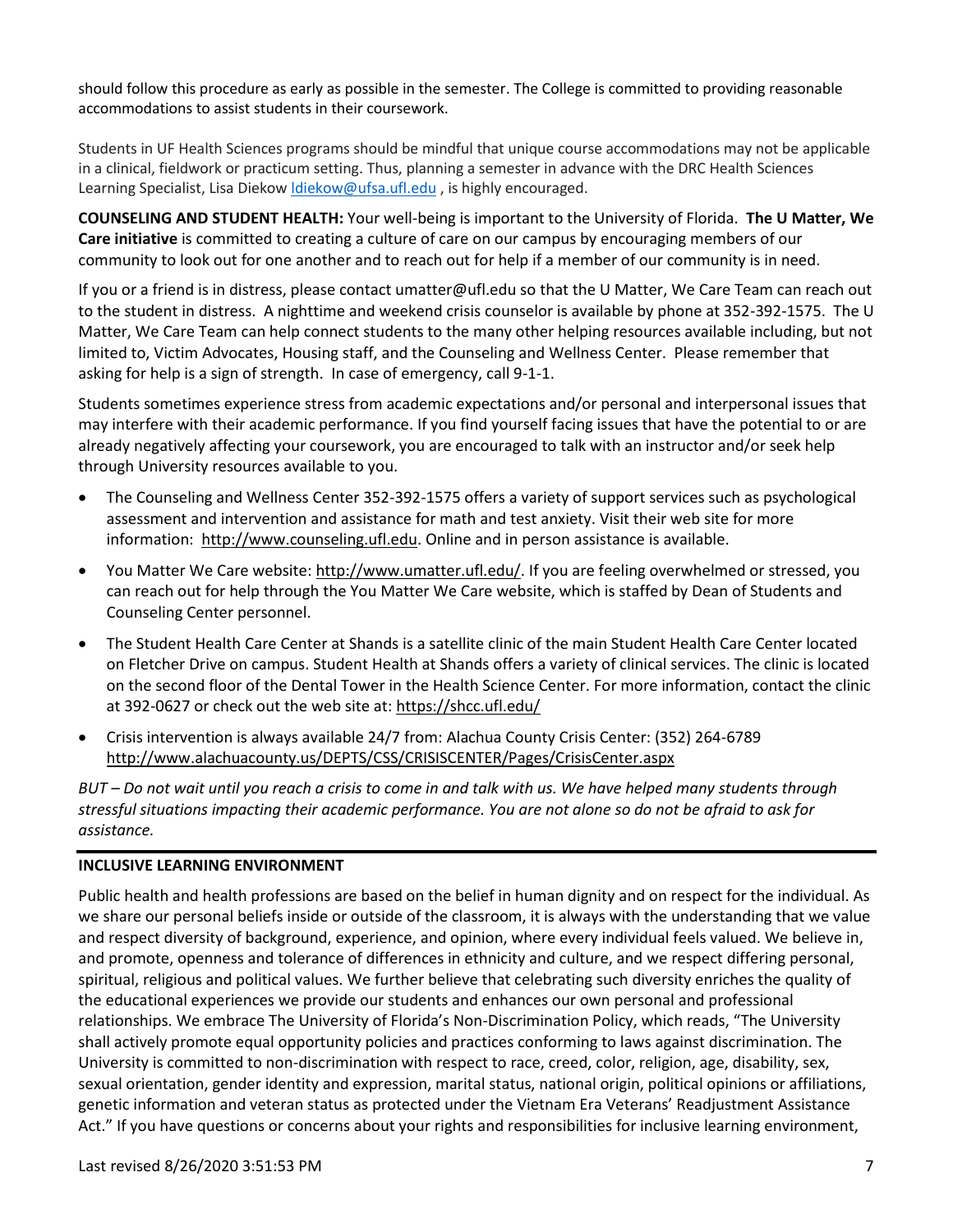please see your instructor or refer to the Office of Multicultural & Diversity Affairs website: [www.multicultural.ufl.edu](http://www.multicultural.ufl.edu/)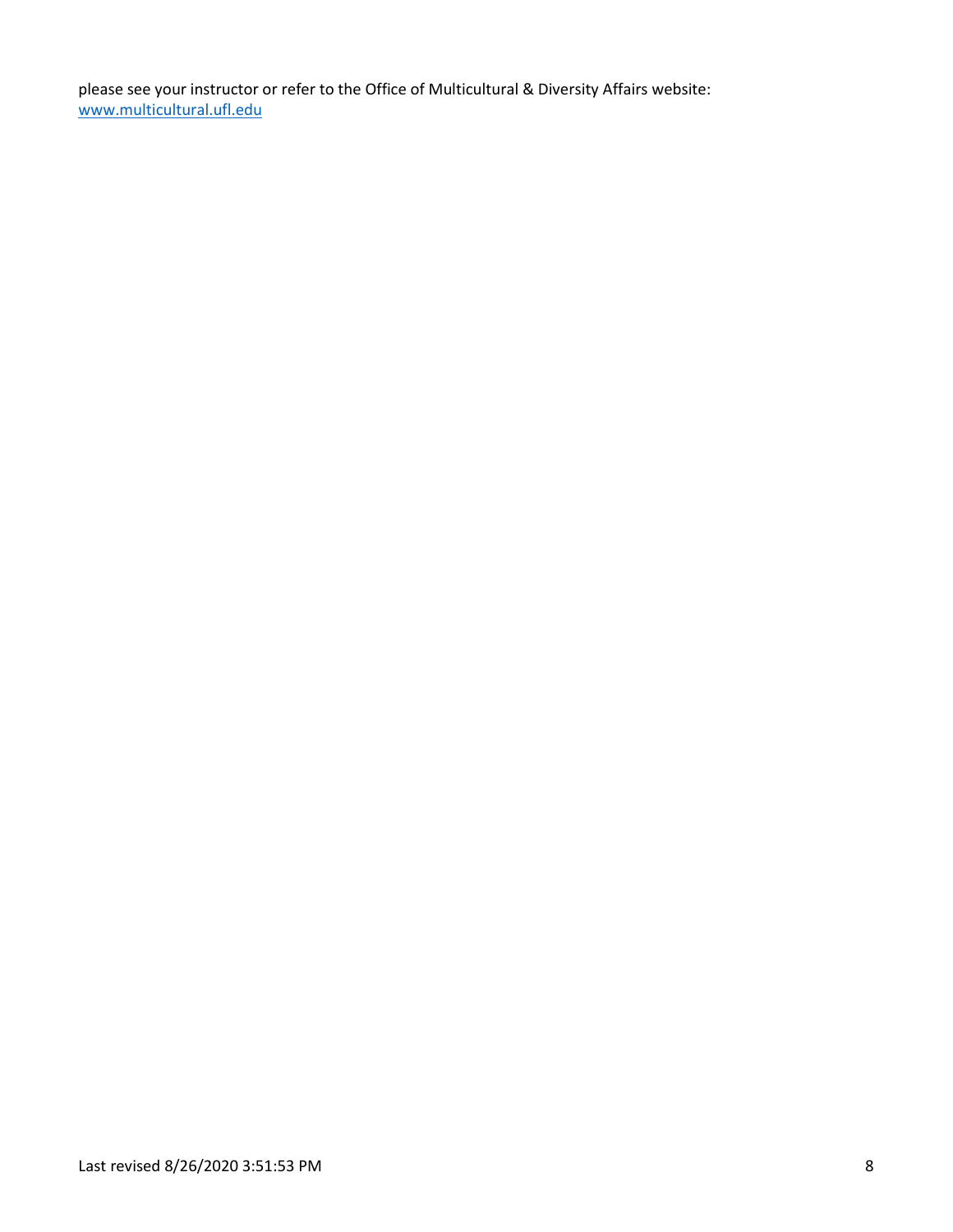## PHC 6050 ONLINE Schedule For more details, see the weekly schedule in E-learning

| <b>Content to Review</b>                                    | <b>Major Upcoming Activities and Assignments</b><br>(See E-learning Home Page for More Details)                                                          | <b>Monday</b>                                                                                     | Wednesday                                                                                                                             |
|-------------------------------------------------------------|----------------------------------------------------------------------------------------------------------------------------------------------------------|---------------------------------------------------------------------------------------------------|---------------------------------------------------------------------------------------------------------------------------------------|
| Week 1                                                      |                                                                                                                                                          | 8/31                                                                                              | 9/2                                                                                                                                   |
| Introduction,<br>Preliminaries, and EDA for<br>One Variable | • Worksheet $#1 -$ Variables<br>• Assignment #1 Part B - Self Assessment<br>• Syllabus Quiz<br>$\bullet$ Quiz #1<br>$\bullet$ Quiz #2<br>• Assignment #2 |                                                                                                   |                                                                                                                                       |
| Week 2                                                      |                                                                                                                                                          | 9/7                                                                                               | 9/9                                                                                                                                   |
| <b>EDA for Two Variables</b>                                | • Worksheet $#1 -$ Variables<br>$\bullet$ Quiz #2<br>$\bullet$ Quiz #3<br>• Assignment #2<br>DUE BY END OF THIS WEEK:                                    | Holiday<br><b>Labor Day</b><br>Due 9/8 10:00pm<br>(due to holiday)<br>Assignment #1 Part B - Self | Due 10:00pm<br>• Syllabus Quiz in Assessments<br>• Quiz #1 - Preliminaries<br>• Quiz #2 - Unit 1 (Part 1 - Through "Normal<br>Shape") |
| Week 3                                                      | • Software Working!!! 6050 = SPSS                                                                                                                        | Assessment<br>9/14                                                                                | 9/16                                                                                                                                  |
|                                                             |                                                                                                                                                          |                                                                                                   |                                                                                                                                       |
| Remainder of Unit 1, All of<br>Unit 2                       | • Worksheet $#1 -$ Variables<br>$\bullet$ Quiz #3<br>• Quiz #4<br>• Assignment #2<br>• Assignment #3                                                     | Due 10:00pm<br>Assignment #2 Part A - EDA for<br><b>One Variable (Software)</b>                   | Due 10:00pm<br>• Quiz #3 – Unit 1 (Part 2 – Role-type<br>through Linear Regression)                                                   |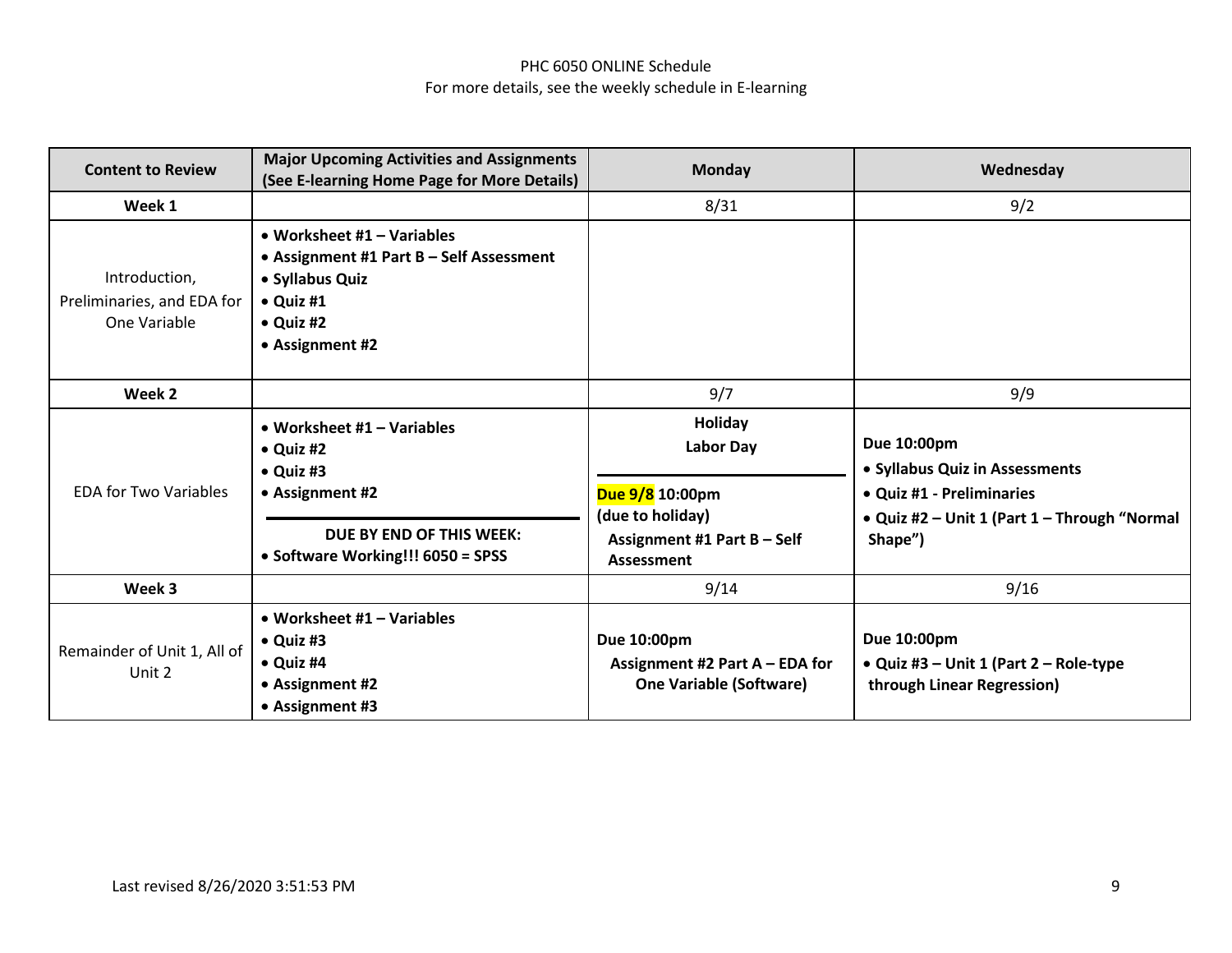| <b>Content to Review</b>      | <b>Major Upcoming Activities and Assignments</b><br>(See E-learning Home Page for More Details)                                                                | <b>Monday</b>                                                                                                       | Wednesday                                           |
|-------------------------------|----------------------------------------------------------------------------------------------------------------------------------------------------------------|---------------------------------------------------------------------------------------------------------------------|-----------------------------------------------------|
| Week 4                        |                                                                                                                                                                | 9/21                                                                                                                | 9/23                                                |
| Unit 3A                       | • Worksheet #2 - Probability<br>$\bullet$ Quiz #4<br>$\bullet$ Quiz #5<br>• Assignment #2B<br>• Assignment #3, #4, or #5                                       | Due 10:00pm<br>• Assignment #2 Part B - EDA for<br><b>One Variables (Written)</b>                                   | Due 10:00pm<br>• Quiz #4 - Causation - Unit 2       |
| Week 5                        |                                                                                                                                                                | 9/28                                                                                                                | 9/29                                                |
| Unit 3B - Discrete RVs        | • Worksheet #3 - Discrete RVs<br>• Quiz #5<br>$\bullet$ Quiz #6<br>• Assignment #3<br>• Assignment #4<br>• Course Project STEP 1                               | Due 10:00pm<br>• Assignment #3 Part A - Case CC<br>and CQ (Software)                                                | Due 10:00pm<br>• Quiz #5 - Unit 3A - Probability    |
| Week 6                        |                                                                                                                                                                | 10/5                                                                                                                | 10/6                                                |
| Unit 3B - Continuous RVs      | • Worksheet #4 - Continuous RVs<br>$\bullet$ Quiz #6<br>$\bullet$ Quiz #7<br>• Assignment #3B<br>• Assignment #4<br>• Assignment #5<br>• Course Project STEP 1 | Due 10:00pm<br>• Assignment #3 Part B - Case CC<br>and Case CQ (Written)<br>• Assignment #4 - Independent<br>Events | Due 10:00pm<br>• Quiz #6 - Unit 3B - Discrete RVs   |
| Week 7                        |                                                                                                                                                                | 10/12                                                                                                               | 10/14                                               |
| <b>Sampling Distributions</b> | $\bullet$ Quiz #7<br>$\bullet$ Quiz #8<br>• Assignment #5<br>• Course Project STEP 1                                                                           | Due 10:00pm<br>• Assignment # 5 Part $A$ – EDA for<br><b>Two Variables (Software)</b><br>• Course Project STEP 1    | Due 10:00pm<br>• Quiz #7 - Unit 3B - Continuous RVs |

.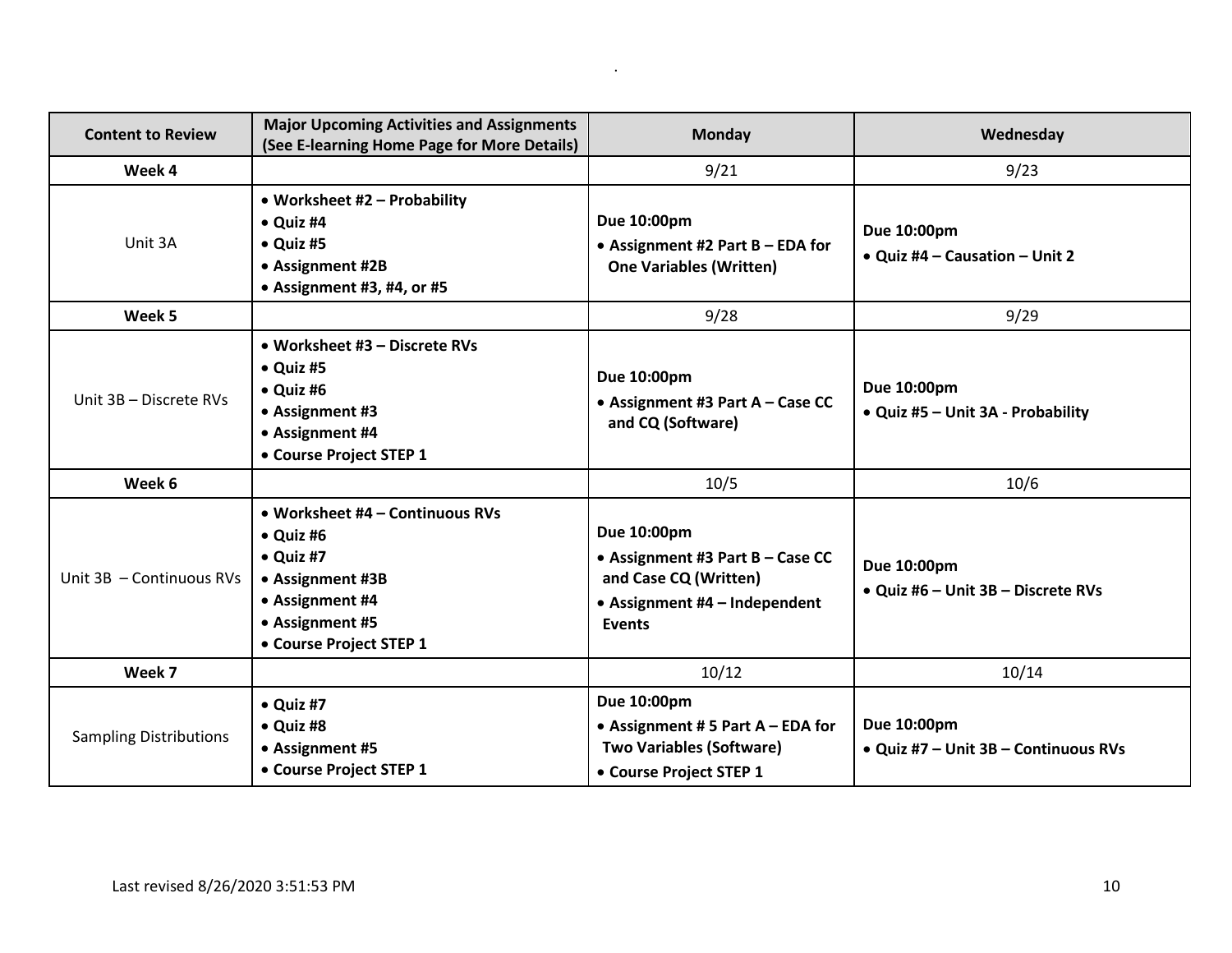| <b>Content to Review</b>               | <b>Major Upcoming Activities and Assignments</b><br>(See E-learning Home Page for More Details)                                 | <b>Monday</b>                                                                       | Wednesday                                                                                  |
|----------------------------------------|---------------------------------------------------------------------------------------------------------------------------------|-------------------------------------------------------------------------------------|--------------------------------------------------------------------------------------------|
| Week 8                                 |                                                                                                                                 | 10/19                                                                               | 10/21                                                                                      |
| Unit 4A - Estimation                   | • Worksheet #5 – Estimation<br>$\bullet$ Quiz #8<br>• Quiz #9<br>• Assignment #5B<br>• Course Project STEP 2<br>• Assignment #6 | Due 10:00pm<br>• Assignment #5 Part $B - EDA$ for<br><b>Two Variables (Written)</b> | Due 10:00pm<br>• Quiz #8 – Unit 3B – Sampling Distributions                                |
| Week 9                                 |                                                                                                                                 | 10/26                                                                               | 10/28                                                                                      |
| Unit 4A - Hypothesis<br><b>Testing</b> | • Worksheet #6- Hypothesis Testing<br>$\bullet$ Quiz #10<br>• Course Project STEP 2<br>• Assignment #6                          | Due 10:00pm<br>• Course Project STEP 2                                              | Due 10:00pm<br>• Quiz #9 – Unit $4A$ – Estimation                                          |
| Week 10                                |                                                                                                                                 | 11/2                                                                                | 11/4                                                                                       |
| Unit 4A - Hypothesis<br>Testing        | $\bullet$ Quiz #10<br>$\bullet$ Quiz #11<br>• Course Project STEP 3<br>• Assignment #6                                          |                                                                                     |                                                                                            |
| Week 11                                |                                                                                                                                 | 11/9                                                                                | 11/11                                                                                      |
| Unit 4B Concepts                       | $\bullet$ Quiz #11<br>$\bullet$ Quiz #12<br>• Course Project STEP 3<br>• Assignment #6                                          | Due 10:00pm<br>• Assignment #6 $-$ Examples from<br>Literature                      | Holiday<br>Due 11/12 (due to holiday) 10:00pm<br>• Quiz #10 - Unit 4A - Hypothesis Testing |

.